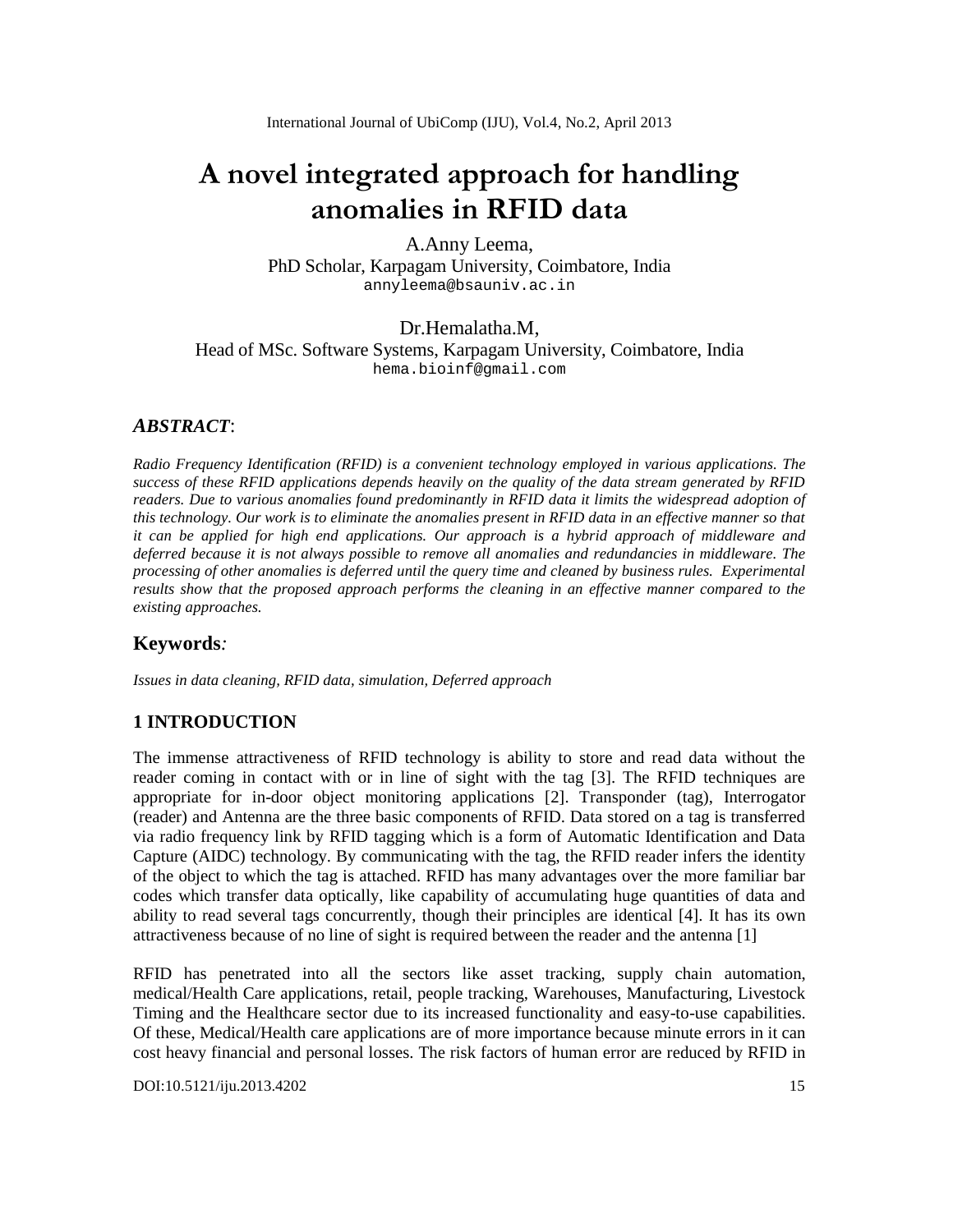the healthcare industry [6]. However, huge quantities of data [7] are created by these devices at high production rates because of the streaming nature of RFID readings [7]. So, an important problem with great potential benefits in the health care sectors is the warehousing and mining of RFID data.

## **2 DATASET OF RFID**

The format of the data recorded in the database after a tag has been read consists of three primary pieces of information: the Electronic Product Code, the Reader Identifier and the Timestamp which contains the reading time. The Electronic Product Code (EPC) is a unique identification number introduced by the Auto-ID Center and given to each RFID Tag which is made up of a 96 bit, 25 character-long code containing numbers and letters. It is made up of a Header for 8 bits, Object Class for 24 bits, EPC Manager for 28 bits and Serial Number for 36 bits. Data quality has become increasingly important to many firms as they build data warehouses and focus more on customer relationship management .Data quality was concerned with timelines, precision, and accuracy.

#### **3 ISSUES IN DATA CLEANING**

RFID tags can be used to identify each individual item and enormous amounts of locationtracking data are generated. [8] Time-dependency, dynamic changes, huge quantities and large numbers of implicit semantics are some of the characteristics of the RFID data. Data cleaning is necessary for improving the quality of data so that it becomes "fit for use" by users. It improves the documentation and presentation of data by reducing the errors present in it. Auditing data for discovering discrepancies, selecting transformations to correct these, and employing the transformations on the dataset are the three components present in data cleaning [5].

- Lack of Completeness
	- RFID readers capture only 60-70% of all tags that are in the vicinity
	- Smoothing of data is done to rectify the loss of intermediate messages
- Temporal Nature of data or tag dynamics
	- RFID tags are in motion and that is what makes them more difficult to handle
	- But motion of a tag causes dropping of messages

## **4 RFID ANOMALIES**

There are three types of errors in RFID data reading. They are misreads, unexpected readings and duplicate readings. False negatives (missed readings), tags are mistakenly assumed to be absent in the reader's detection range; False positives, tags are mistakenly assumed to be present in the reader's detection range. Duplicate readings are classified into reader duplicates and data duplicates. The former occurs when a tag is present in vicinity of more than one reader which is simultaneously sending signals to it; the latter occurs when a reader reads a large amount of nondifference information at a time interval. The reliability of current RFID systems is far from optimal. Unless they are filtered and cleaned it cannot be applied for high end applications. Therefore novel data cleaning techniques are proposed adapting to the diversity of conditions found in a large RFID implementation and able to clean large data sets with high accuracy.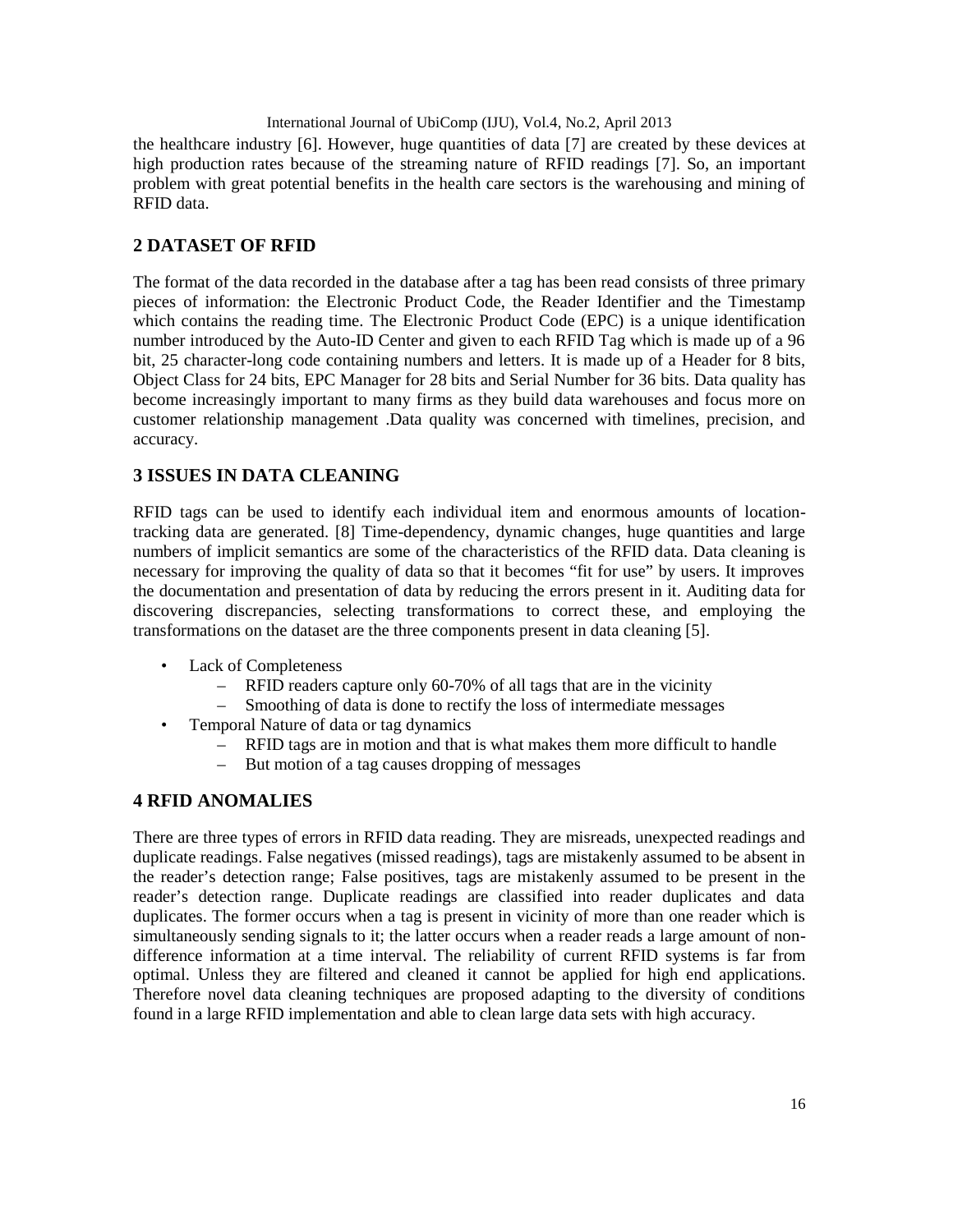## **5 PROPOSED SCENARIO**

We have intended our methodology for a scenario in which readers R1 to R10 are mounted around a healthcare environment and tags are passing through the area to be scanned. Doctors, staff nurses, infants, surgical patients, equipments and records are monitored. It is crucial that a known environment is used in the scenario as the geographical locations of each of the readers and their proximity to one another must be recorded in the system.

## **6 SIMULATIONS IN HEALTHCARE**

Simulation is especially suited to the analysis of healthcare organizations due to its ability to handle high complexity and variability which is usually inherent in this sector.[6] Experimentation of different workflows, staffing decisions and what-if analysis are all promising applications of simulation in healthcare.[9,10] So our work consists of three steps given below and sample parameters are framed for all the services. For each services assumptions and set of rules are framed.

1. The first step is to simulate the entire operation in hospital and to provide the following services.

(i )Patient Identification & Tracking

(ii) Patient Record Maintenance

- (iii)Work flow Management
- (iv)Resource management
- (v) Avoiding Equipment Theft
- (vi) Prevent Infant Theft
- (vii)Inventory management
- 2. The second step deals with the secure fetching and management of online tag associated information.
- 3. The Third area is related to removal of errors that are present in RFID because of error inaccuracies.

# **7 ARCHITECTURAL DESIGN**

Raw RFID data stream is a spontaneous and very complex data to use for any analysis. The Readers are the detection nodes and are deployed in different locations across various places in the Hospital. Each detection node is identified by a unique ID that serves as the location ID. Edges between the detection nodes record the history of item transitions between locations. RFID tags in different locations are detected by these readers. The user must register the information about the tag and reader in the database. Each tag contains an unique identifier. The information that has to be stored in the database about the tag are Tag ID and to whom it is assigned. The information in the tag can be accessed only by the reader. So the database also includes the details about the reader such as Reader name and loc id(reader id). The architectural design of our proposed work is depicted in fig:1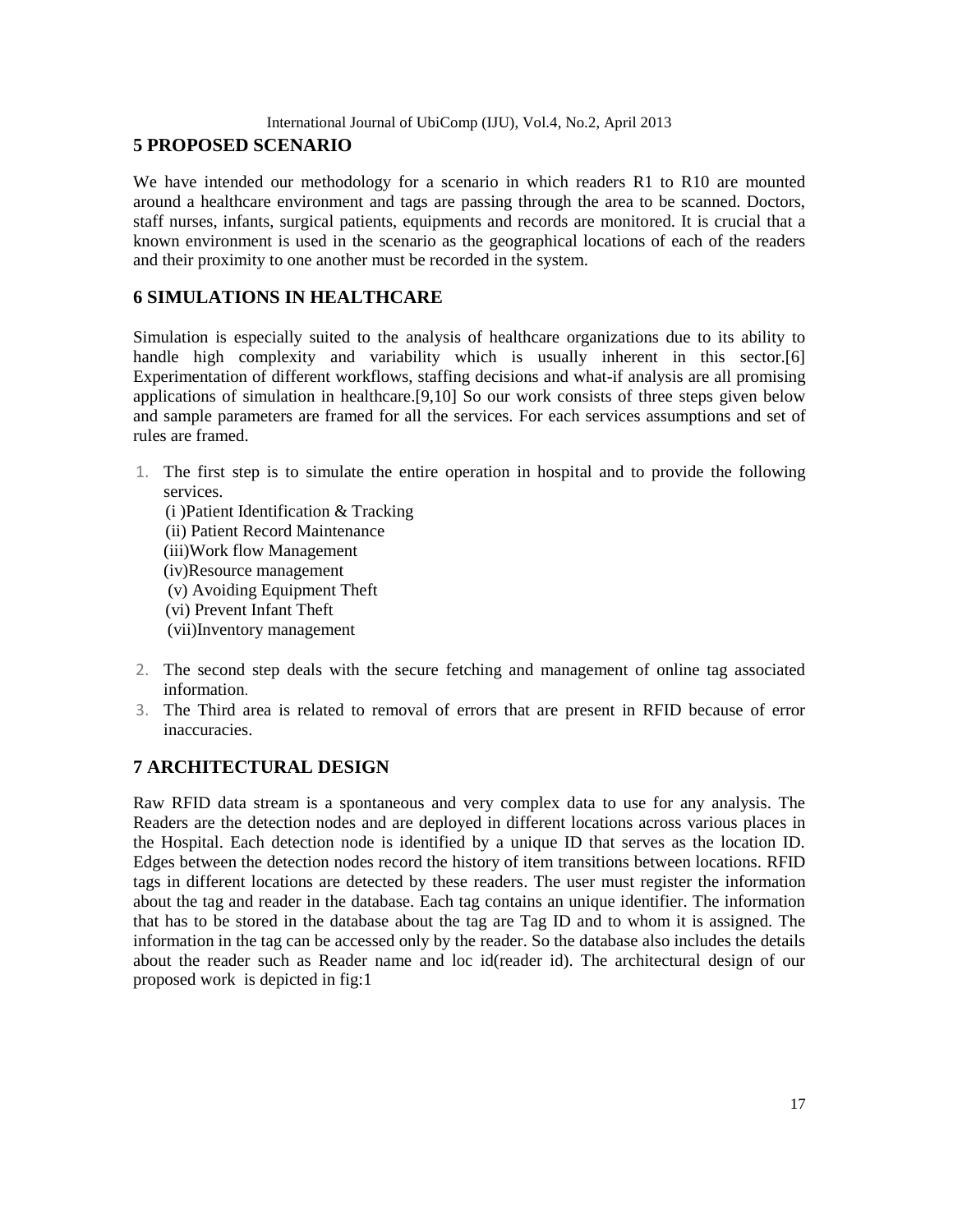

International Journal of UbiComp (IJU), Vol.4, No.2, April 2013

Fig:1 Depicts the architectural design of our proposed work

## **8. SOFTWARE IMPLEMENTATION**

The entire project is divided into four modules. The four modules include Admin User Interface Design, Code Logic Development, Database Management and Report Generation.

#### **8.1 Admin User Interface Design:**

Admin User Interface is the first point of interaction for anybody coming to the Hospital. It has all the information of the patients, doctors, departments and activities of the Hospital. In the enhanced mode this facility will be available on web. All information available here are in real time like client registration and any enquiry about the patient status, Room Status or Doctors availability since the data is constantly updated.

#### **8.2. Code logic Development:**

Code Logic focuses on providing the most important aspects of code analysis to allow a developer to realize productivity gains immediately. Here we propose a new effective and accurate data cleaning technique. We assume that there is a hidden process that determines the true location of a tag, but we only see noisy observations of the hidden process.

#### **8.3. Database Management:**

A database is an integrated collection of data records, files, and other objects [1]. A DBMS allows different user application programs to concurrently access the same database. DBMSs may use a variety of database models, such as the relational model or object model, to conveniently describe and support applications. It typically supports query languages, which are in fact.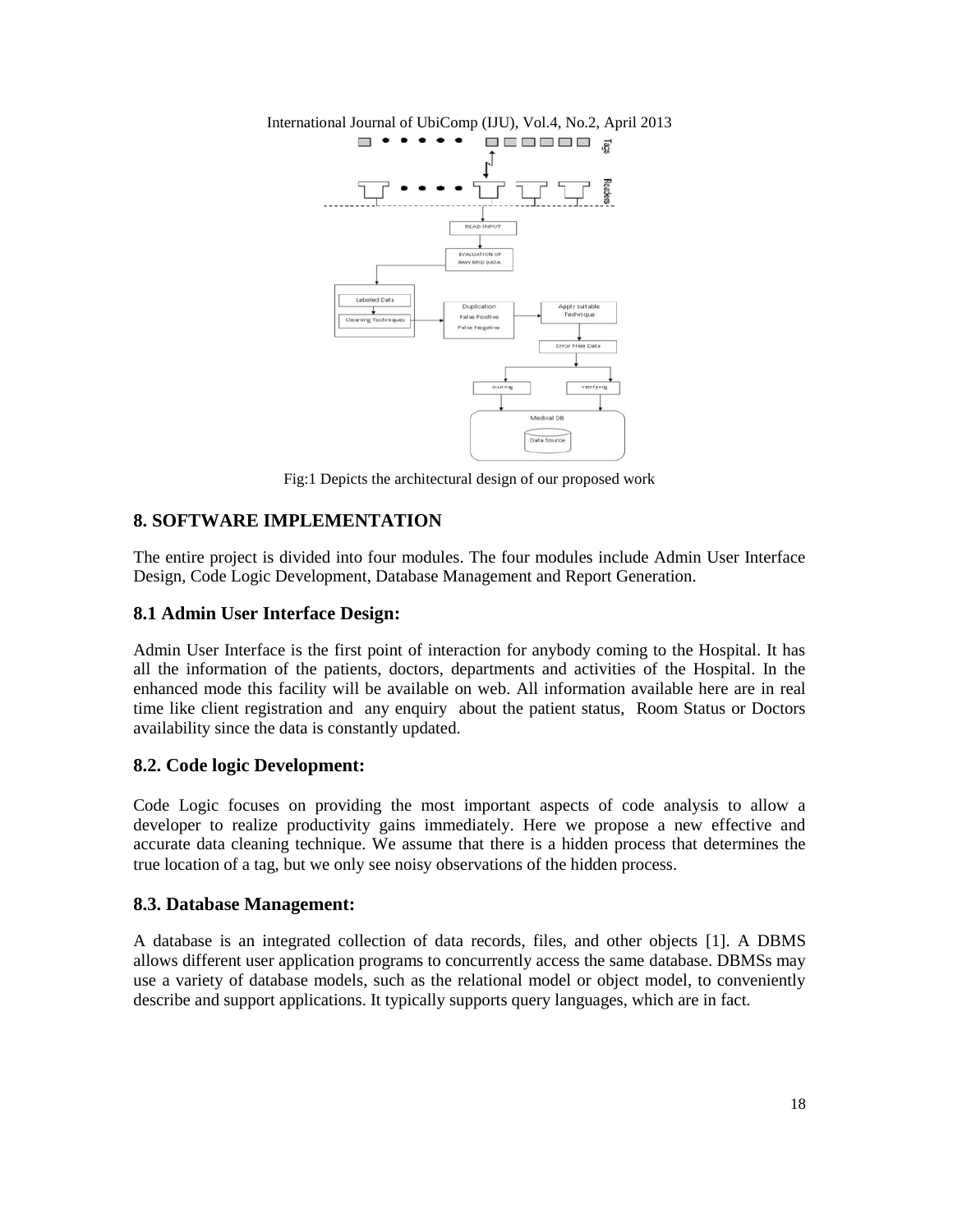#### **8.4. Report Generation:**

The construction of a healthcare document consists of the formatting and/or structuring of captured information through RFID technology. It is the process of analyzing, organizing, and presenting recorded patient information from the RFID data for authentication and inclusion in the patient's healthcare

## **9 DATA CLEANING APPROACHES 9.1 Physical approaches**

The success of an RFID implementation depends largely on the extensive preparedness made on all environmental factors at the time of planning. This includes determining area surveys, Feasible Reader positions, RF signal coverage, Obstructions etc,. This enhances the entire RFID environment. Focus needs to be on flawless hardware installation and seamless connectivity. It is found that the Reader may scan the tags on an object most effectively when the Tag is positioned at the front.

The common solution suggested to deal with RFID anomalies is to either install multiple readers in a specific location or to attach multiple tags with same EPC code.

## **9.2. RFID Middleware place an important role in any RFID implementation.**

RFID middleware, simply put, is a software layer residing between the RFID hardware and the existing back-end system or application software. It extracts data from the RFID interrogators (readers), filters it, aggregates it and routes it to enterprise applications. Middleware components of RFID is depicted in fig:2



Fig 2. Middleware components of RFID

## **9.3. Deferred Approach**

In deferred approach cleaning is limited after storing the data into the database and anomalies are not cleaned properly.

## **10 PROPOSED APPROACH**

The conventional data cleaning approach is to remove all anomalies upfront and to store only the cleaned data in database. Such cleansing methods can potentially reduce the amount of data that have to be managed by the application and helps to avoid repeated cleansing of the data at query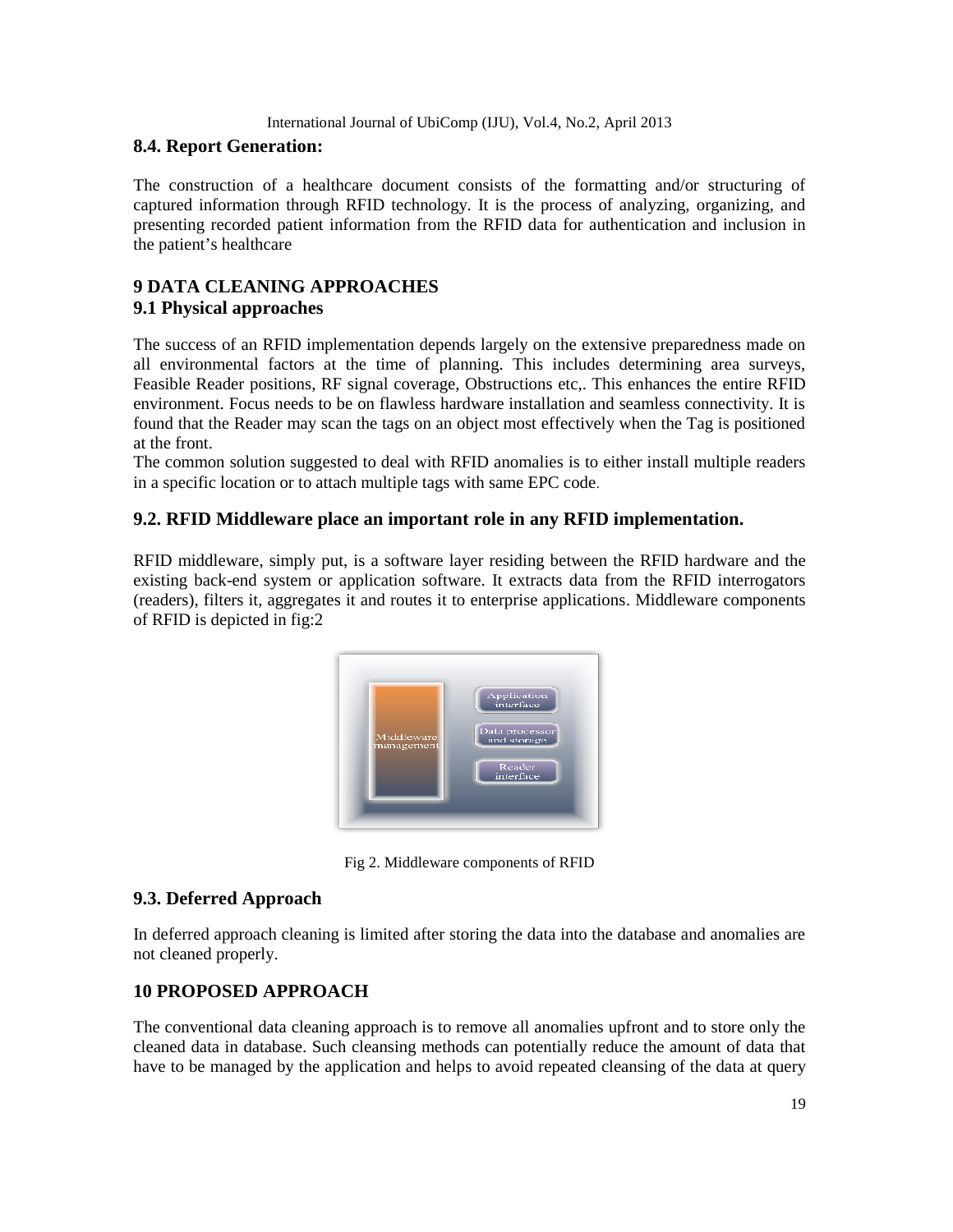time. However, it is not always possible to remove all anomalies and redundancies beforehand. One reason is that the rules and the business context required for cleansing may not be made available at the data loading time. On the other hand the HRMS application defines its own set rules and process specifications (say..on how long the tag is allowed to stay in a particular location). Maintaining multiple cleaned versions of RFID data are prohibitive and worthless when the rule sets defined by the application is dynamic in nature. These reasons make the physical and middleware approach infeasible.

We propose the integrated approach of middleware and deferred depicted in fig:3. Known anomalies whose detection and correction are handled by the RFID middleware and the processing of other anomalies is deferred until the query time. Each application specifies its own anomalies by defining cleansing rules.

The rules do not change the database contents directly, but are evaluated only when the application issues queries. In this approach, although an application pays cleaning overheads, it gains flexibility of being able to evolve as a dynamic and effective cleaning approach.



Fig: 3 Proposed Integrated Approach

#### **11. EXPERIMENTAL RESULT**

In this section, we have presented the experimental results of the proposed deferred approach. The proposed approach is implemented in C# with SQL server 2008 as backend. The RFID reader is modeled based on the design features of SkyeTek's M1 Mini RFID reader. This reader operates from a Lithium rechargeable battery which has 0.48 KJ of energy. The tag to reader data rate is taken as 26 Kbps as per ISO 15693.

Simulation has long been used as a decision support tool in various sectors. There are several examples of simulation studies of healthcare facilities in the literature. Simulation is especially suited to the analysis of healthcare organizations due to its ability to handle high complexity and variability which is usually inherent in this sector. [5] It also acts as continuous quality improvement framework by integrating with the software agent developed via a database structure. Experimentation of different workflows, staffing decisions and what-if analysis are all promising applications of simulation in healthcare and it is practically infeasible in a healthcare environment.

The entire process in hospital is simulated using RFID, then the raw RFID tag readings are collected and low complex anomalies are cleaned in the middleware. As a final step using our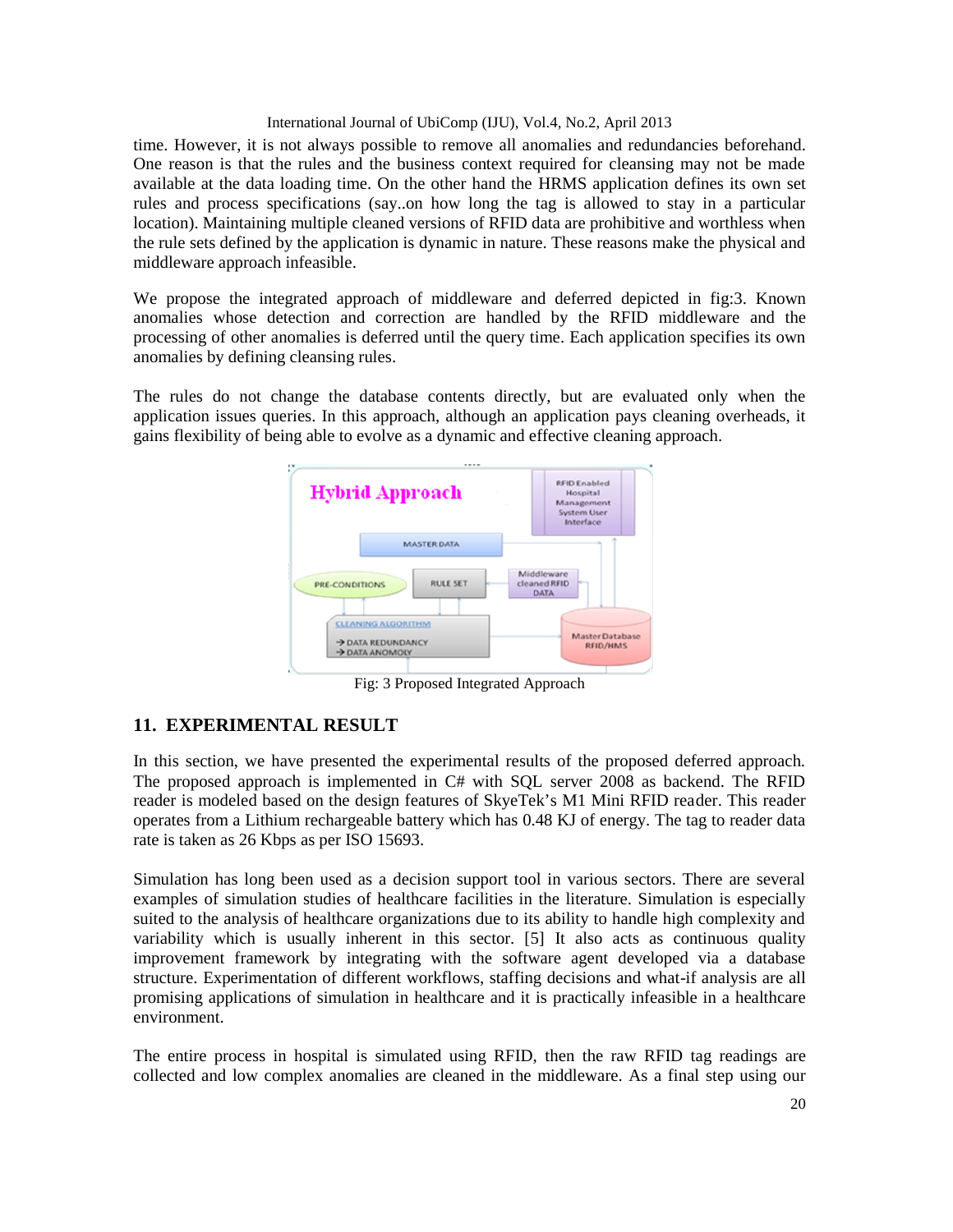proposed algorithms the high complex anomalies like false positive and false negative are predicted. Using human intervention final decision can be taken whether to retain the data for future reference or cleaning can be done to avoid unnecessary values.

#### **11.1 R-PFP- Algorithm for Prediction of False positive in RFID data**

Alg PFP(Number: m, Dimensionality: k) begin  $S =$  Initial Seed Population of p strings;  $BestSet = null;$ while not(termination criterion) do begin  $S = Selection(S);$  $S = CrossOver(S);$  $S =$  Alteration(S; loc\_id,tag\_id); Update BestSet with most negative parity coefficients; end;  $O =$  Set of data points covered by BestSet; return(BestSet, O); end;

## **11.2 Algorithm-Prediction of false positive and false negative based on Preconditions**

```
Status Flag 0 – not available
Status Flag1 - Available
Input: Reader R1 , Reader R2
Input: Tag 1, Tag2, Tag3……Tag n
Begin
For (every tag in reader X (X=A, B) at Time t) do
If
{
(t-1=0; t+1=0; t=1 \& Precondition = 0 \text{ OR Times} (t-1=0);}
Return "Wrong Data – To be eliminated";
Else if
{
(t-1=1; t+1=1; t=0 \& Precondition = 1 OR Timestamp=1);
}
Return " False negative - To be eliminated";
Endif
Endfor
End
```
#### **11.3. Sample Coding**

```
d1 = "select * from RFID_READING where Tag_ID='" + TagIDDropDown.SelectedValue + "' and
Loc ID="" + TextBox1.Text + "' and Time between "' + t1 + "' and "' + t2 + "'"; cmr = new
SqlCommand(d1, con);
  dgr = cmr.ExecuteReader();
  if (dgr.HasRows)
      {
        //dg.Read();
        dgr.Close();
```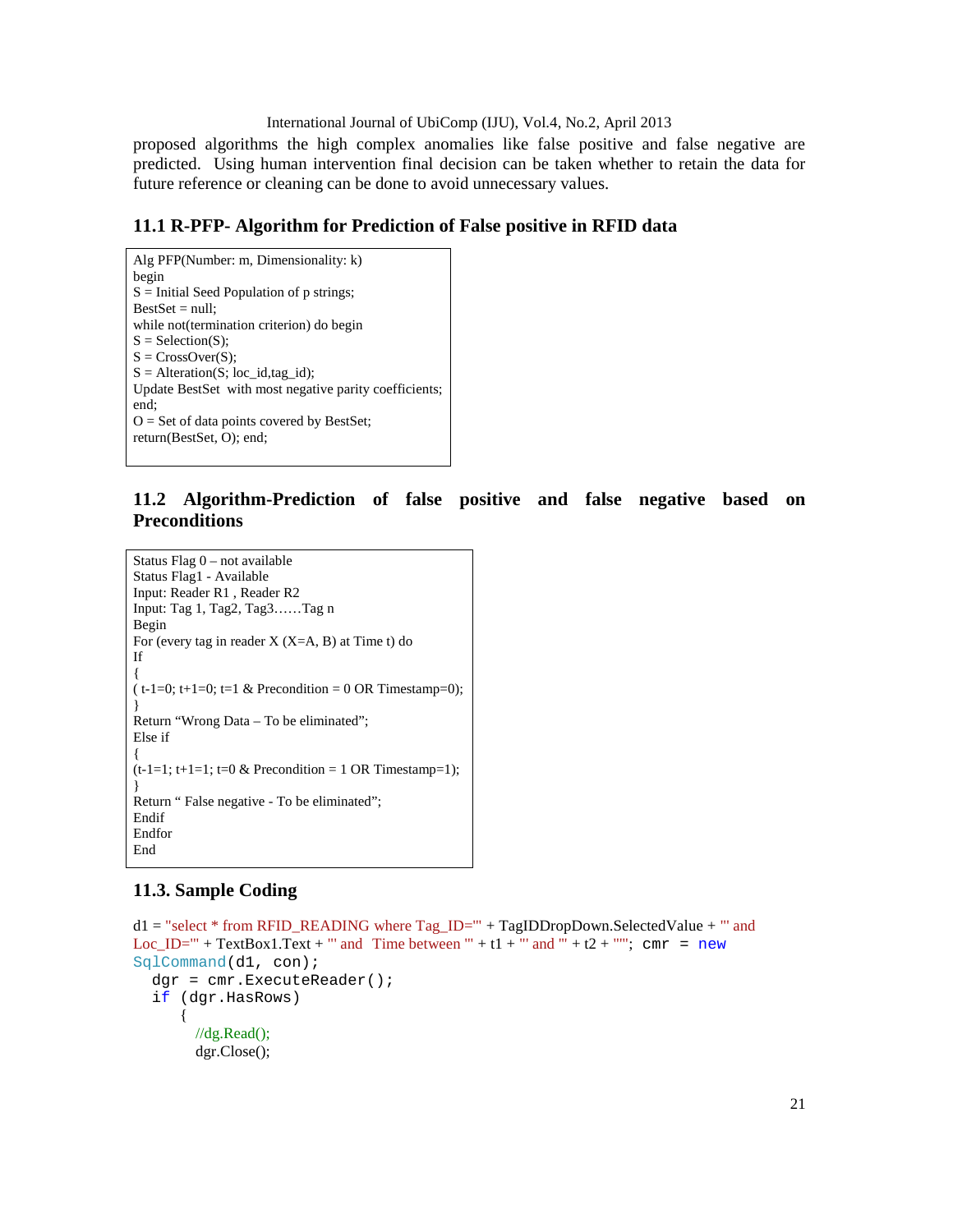```
International Journal of UbiComp (IJU), Vol.4, No.2, April 2013
         d2 = "update RFID_READING set Status='Normal' where Tag_ID='" +
TagIDDropDown.SelectedValue + "' and Loc_ID='" + TextBox1.Text + "' and Time between '" + t1 + "'
and "' + t2 +"";
         cm8 = new \text{SqlCommand}(d2, con);cm8.ExecuteNonQuery();
       }
     if (dgr.HasRows)
       {
         //dg.Read();
         dgr.Close();
         d2 = "update RFID_READING set Status='Crossover' where Tag_ID='" +
TagIDDropDown.SelectedValue + "' and Loc_ID='" + TextBox1.Text + "' and Time not between '" + t1 +
"' and "' + t2 +"";
        cm9 = new SqCommand(d2, con);
         cm9.ExecuteNonQuery();
       }
dgr.Close();
```
#### **11.4 Sample Output**

| P10004 HAS 3 CROSSOVER READING(S)<br>+ Shov<br>- Hide |        |                 |                 |        |                       |                |  |  |  |  |
|-------------------------------------------------------|--------|-----------------|-----------------|--------|-----------------------|----------------|--|--|--|--|
| Tag_Type                                              | Tag_ID | <b>Tag Name</b> | Loc Name        | Loc ID | Date                  | <b>In Time</b> |  |  |  |  |
| Patient                                               | P10004 | Hari            | Pharmacy        | 110    | 10/4/2012 12:00:00 AM | 05:40:00       |  |  |  |  |
| Patient                                               | P10004 | Hari            | Infant Ward     | 105    | 10/4/2012 12:00:00 AM | 06:00:00       |  |  |  |  |
| Patient                                               | P10004 | Hari            | Consulting Area | 109    | 10/4/2012 12:00:00 AM | 06:30:00       |  |  |  |  |
|                                                       |        |                 |                 |        |                       |                |  |  |  |  |

'10004 HAS 6 NORMAL READING(S) + Show - Hide

| Tag_Type | Tag ID | <b>Tag Name</b> | Loc Name     | Loc ID | Date                  | <b>InTime</b> |
|----------|--------|-----------------|--------------|--------|-----------------------|---------------|
| Patient  | P10004 | Hari            | General Ward | 102    | 10/5/2012 12:00:00 AM | 05:00:00      |
| Patient  | P10004 | Hari            | General Ward | 102    | 10/4/2012 12:00:00 AM | 05:10:00      |
| Patient  | P10004 | Hari            | General Ward | 102    | 10/4/2012 12:00:00 AM | 05:15:00      |
| Patient  | P10004 | Hari            | General Ward | 102    | 10/4/2012 12:00:00 AM | 05:20:00      |
| Patient  | P10004 | Hari            | General Ward | 102    | 10/4/2012 12:00:00 AM | 05:25:00      |
| Patient  | P10004 | Hari            | General Ward | 102    | 10/4/2012 12:00:00 AM | 05:30:00      |
|          |        |                 |              |        |                       |               |

The chart (fig:4) depicts the percentage of occurrence of false positive and fig:5 shows the percentage of false negative in the generated RFID readings**.**

| Fig: 4 chart depicts the percentage of false positive. |  |
|--------------------------------------------------------|--|
|                                                        |  |
| _ _ _ _ _                                              |  |

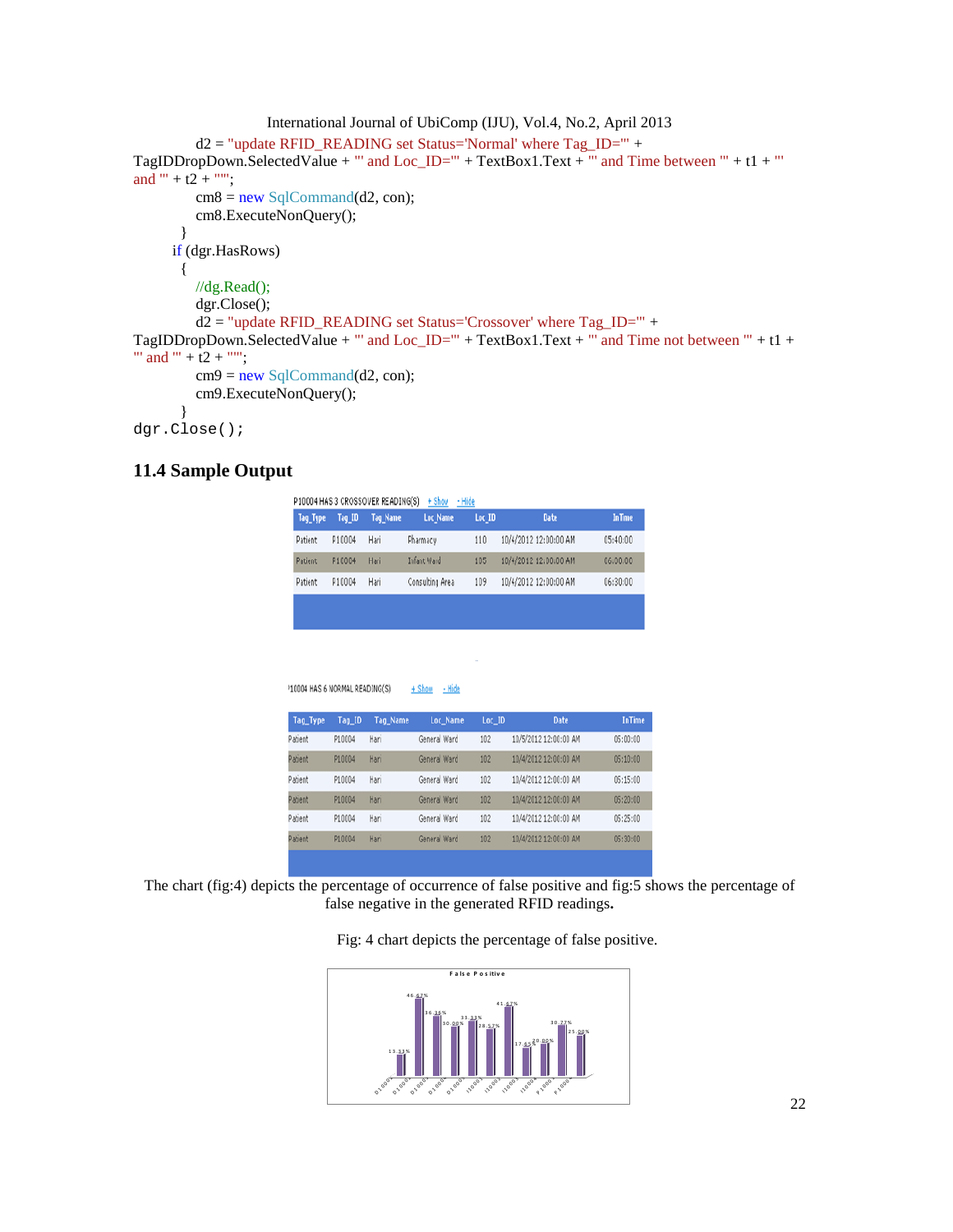International Journal of UbiComp (IJU), Vol.4, No.2, April 2013



#### **12 CONCLUSION**:

The effectiveness in cleaning the RFID data in healthcare sectors remains a concern, even though a number of literary works are available. The effective data warehousing involves collecting data without any losses. If any data is missed out, there is a possibility for the decisions taken by that warehouse to go wrong. The cleaned data is applied for any high end applications.

In this paper first we have simulated the entire process in hospital using RFID, second we focused on the dirty data read by the readers and performed the cleaning to deal with the anomalies false positive and false negative.

Major barriers to RFID adoption are identified as prohibitive costs, technological limitations, and privacy concerns. By improving perceptions, safety, reliability, user-friendliness, accessibility, and privacy in healthcare or any organizations it is expected that the demand for RFID will grow.

Integration of middleware and deferred approach gains the flexibility of being able to evolve as a dynamic and effective cleaning approach. Finally, solutions are validated with a common RFID application and demonstrated the advantages of the proposed approach through extensive simulations. Our proposed algorithm implemented using C# and tested in the healthcare environment to increase the operational efficiency and to improve the patient safety.

In future the existing system is easily enhanced to launch in online so that the public is benefited based on the requirements.

#### **13 REFERENCES**

- [1] Barjesh Kochar, Rajender Chhillar. 2012. An Effective Data Warehousing System for RFID Using Novel Data Cleaning, Data Transformation and Loading Techniques. The International Arab Journal of Information Technology.9(3):208-216.
- [2] Tseng, Vincent S., Lu, Hsueh-Chan, Tsai, Chia-Ming, Wang and Chun-Hung, "A Hybrid Data Mining Approach for Analysis of Patient Behaviors in RFID Environments", 2008.
- [3]. H. Gonzalez, J. Han, X. Li and D. Klabjan, "Warehousing and Analysis of Massive RFID Data Sets", In Proceedings of 2006 Int. Conf. Data Engineering (ICDE'06), Atlanta, Georgia, April 2006.
- [4]. Angela M. Wicks, John K. Visich and Suhong Li, "Radio Frequency Identification Applications in Hospital Environments", heldref publication, Vol. 84, No.3, pp.3-9, 2006.